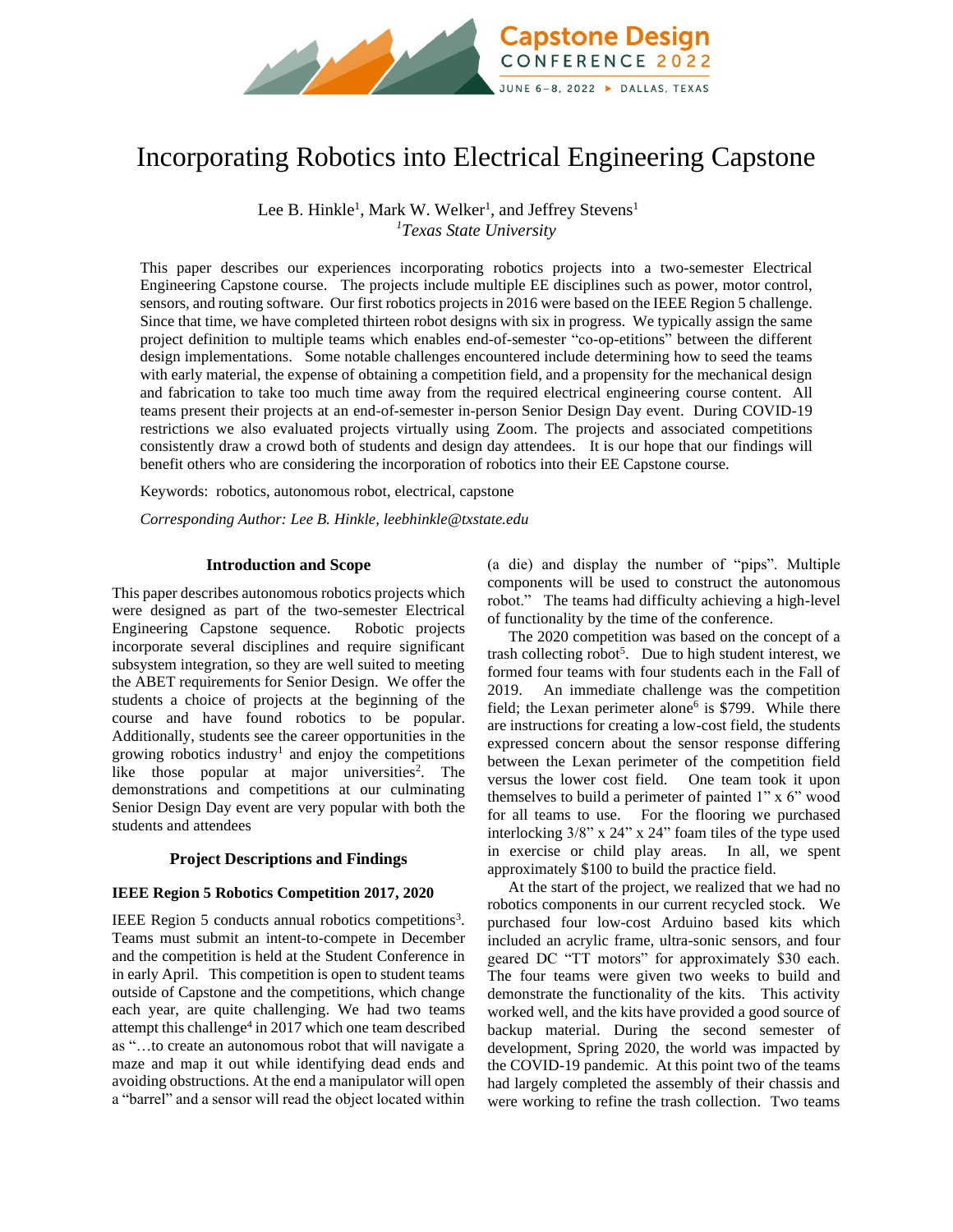were still evaluating their construction methods. All teams had developed designs that were near the maximum 24" x 24" x 24" size allowed with geared DC motors to drive the wheels. Three teams used large NiMH battery packs; one team used a motorcycle style sealed Lead-Acid battery. For chassis construction, two teams used a mix of flat metal and modified plastic tubs, one team made extensive use of extruded aluminum rails, and one team's design was almost entirely 3D printed. As a result, not only was the limited access to campus resources an issue for continuing construction, but there was no practical way to produce additional prototypes, leaving only one team member with access to the unit. The teams generally adapted by having the team member with the most suitable apartment or garage keep the prototype. The other team members would send software updates and occasionally they would meet offcampus for working sessions. Our students have access to full Zoom accounts and made heavy use of video conferencing.

The teams presented their robots during a virtual Senior Design Day using Zoom. The top performing robot was able to move about the field in a semi-directed way and collect much of the garbage. It was not able to accurately identify the type of garbage or place it into the proper bin. The remaining teams achieved slightly less functionality; the robots were all able to move and avoid collision with the perimeter. The sensors worked independently to identify the trash but were not integrated enough to enable autonomy. The sweeping/lifting mechanism to dump the trash into the bins proved to be mechanically very challenging.

In summary, the IEEE Region 5 challenges are appealing; they are well documented, there is high student interest, and the opportunity to compete at a regional level is a great one. However, for April delivery we must finalize the projects early in the Fall semester and the scope of the projects, albeit with different tiers of functionality, has been challenging from both an implementation perspective and a cost perspective. Other programs have had success with complex projects by having a series of courses prior to Senior Design. Two examples are the ADBL system implemented at SeoulTech<sup>7</sup> and the mechatronics curriculum at Ariel University Center<sup>8</sup>. In the following sections we discuss our attempts to balance the engineering challenge and content of our projects with the goal that each team will produce a highly functional robot within our current curriculum and six credit-hour limit.

## **Robo-Fetch 2020**

This internal concept was meant to address some of the size and cost challenges of prior programs. The initial description provided to the students was "Create a ball chasing robot that will be able to retrieve a colored pingpong ball thrown into a hallway [in the Engineering building]." Having no 3<sup>rd</sup> party requirements, we also provided a more detailed Product Requirements Document to the students. Key items were:

- Two wheel "tail dragger" chassis, 3D printed or fabricated from sheet/rod stock.
- > 20cm multi-segment tail, 3D printing preferred but any hinged solution is acceptable.
- Minimum battery life of 10 retrievals traversing the entire field. Battery must be able to be recharged in less than 15 minutes.
- Size, weight, max speed must be such that the danger to humans, furniture, walls, etc. is minimal.

Two four-person teams were formed based on the number of students who voted for this as their preferred project. They were in the middle of the first semester when the COVID-19 shutdown occurred. We changed the focus from a hallway in the engineering building to something they could test at home. We divided the foam tiles from the Trash-bot field so that each team could build a smaller 6'x 10' "field" at their apartment. The original choice of ping-pong balls seemed inappropriate in non-enclosed area, so we switched to small "Gator skin" foam balls that are available in multi-color packs for children's games.

One notable item was that one of the teams decided that they wanted to repurpose a hoverboard designed for a small child as the basis of their robot. Their rationale was that the price of the hoverboard was much less than the batteries, motor, wheels, and other chassis components separately. We discussed if the use of the hoverboard trivialized the design work. Controls, vision, and navigation tasks remained in addition to figuring out how to interface to a likely undocumented design, so this was deemed OK. We also had not anticipated a design capable of the speeds a hoverboard could reach. There was much discussion about how the speed could be limited, cutoff and safety switches, etc. In the end it was moot, the team was not able to purchase the hoverboard from the low-cost supplier that had made them interested in the first place. They switched to a more standard design with a bottom plate and two geared DC motors. Unfortunately, neither Robo-Fetch bot performed to the desired level on Senior Design Day.

## **Automated Floor Cleaning Robot 2020**

In this project, we instructed the teams to start with a commercial vacuuming robot and replace the nonmechanical components to implement sensing and navigation. The Product Performance Criteria provided were:

- Self-map the house/room
- Auto-Dock when low battery, resume when charged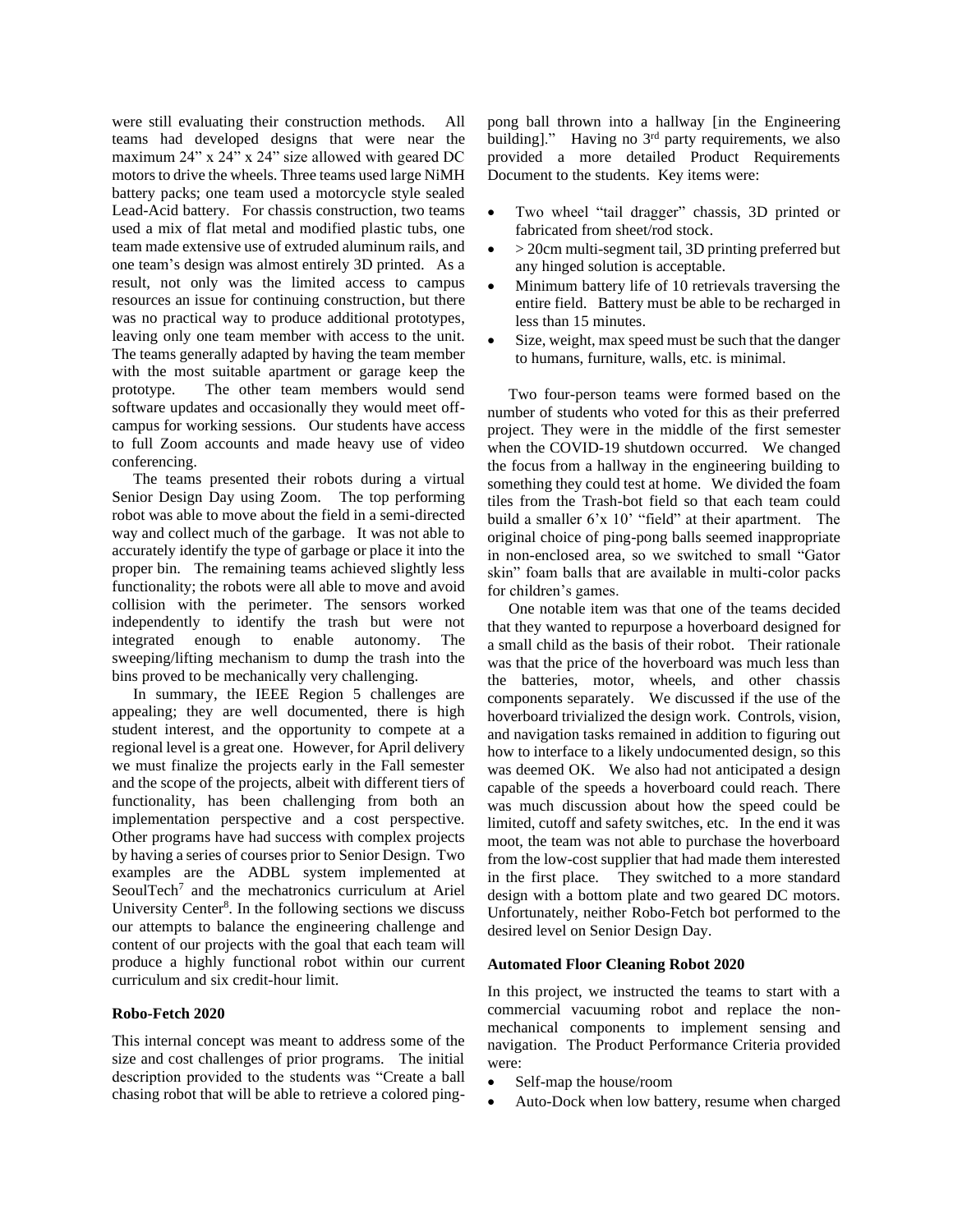- Sense when the collection bin is full
- Sense when stuck
- Run for 90 minutes on a single charge
- Capable of alerting user when issues occur

Adding the requirement to have a working proof-ofconcept by the end of the first semester helped the students to understand movement control. The students were advised of the complexity of navigation but were left to devise and implement their own design. One team wanted to implement cloud-based data storage and created a very complex vectorizing methodology for navigation. The other team was perfecting sensor implementations and allocated only a couple of weeks to implement navigation. The simple navigation could avoid some objects but did not complete the room mapping feature. This illustrated the challenge between providing help and design guidance versus allowing the students the explore and create their own solutions.

### **Sumo-Bots 2021**

This project concept borrows heavily from the sumo-bot competition<sup>9</sup> objectives and rules. The rules provided a foundation for the robot car size and weight as well as the competition ring. Our 48" diameter ring was constructed by student workers using melamine board with a painted matte surface and border for less than \$50.

We added requirements to demonstrate increasingly difficult tasks starting at the end of the first semester. The first demonstration was to push a stationary block from the sumo playing field. The second demonstration was to successfully navigate a 30-foot hallway, sense a black end-line, turn around, and return to the starting point. These tasks will be repeated at end of the second semester along with the sumo competition<sup>a</sup>. . In the final competition<sup>b</sup>, the hallway and block push demonstrations will be timed to see which car performs these tasks the fastest.

We started the teams with a basic robot car kit that included chassis, motors, motor driver, wheels, an Arduino Uno, and an IO breakout board. Our desire was for the teams of four students each to focus on sensor selection, electrical design, and coding tasks without devoting time to the mechanical design of the cars. A consistent car design allowed the component choices and coding algorithms to distinguish the designs in the competition.

At the end of the first semester, all four of the robot car teams successfully demonstrated the object push objective. One team successfully completed the hallway navigation objective, while the other three teams partially completed the objective.

Providing nearly complete robot car kits as a starting point appeared to have caused the student teams to "make what they had work", as opposed to evaluating alternate, likely better, implementations. While we used a very low-cost kit, we believe our experience in extending a base design is similar to others such as the AmigoBot used at Georgia Institute of Technology<sup>10</sup>.

In the future, our objective is to take advantage of our makerspace resources to provide a basic chassis design. This chassis with a selection of available sensors, motors, wheels, and controllers should allow students to get prototypes robots up and running quickly. We will have the students demonstrate earlier in the first semester the car movement, field boundary, and object detection capabilities, allowing time for the students to analyze and evaluate alternate component options.

## **Pen-Bots 2022**

The goal of this project is to create line drawings by having the robot move over a blank surface with a pen. This project provides an alternative to the more traditional robot car designs by requiring the use of stepper motors instead of geared DC motors. The requirements specified increasingly more complex drawings over the course of the two semesters. As of this writing, this project is just beginning with two teams of three students assigned in Spring 2022.

## **Subsystems for Robotics Projects**

Typically, robotics projects can be divided into four subsystem categories: sensors, controllers, actuators and  $power^{11}$ . . While there are mechanical design and assembly aspects of the projects, as an Electrical Engineering Capstone course, we have tried to focus teams on the electrical and coding work.

Sensors allow the robot to gather input from the physical world. Projects have used cameras for vision, optical sensors for line/boundary detection, and ultrasonic sensors for object detection. Encoders, gyros, and accelerometers have been used for movement. Pressure sensors have been used for arms and grippers.

Controllers process the input from the sensors and determine actions based on an algorithm. The controller output drives actuators to turn the decisions and responses into actions. There are a wide variety of controllers available for robotics projects. Some of the attributes that are important to controller selection are: the number of I/O's, the processing power, the number of cores, and interrupts, power, and cost.

Actuators allow the robot to interact in the physical world. Typically, our projects have used geared DC motors for motion control (wheels and tracks), stepper motors for robotic arm movement and servos for

<sup>a</sup> Sumo-bot Trial Run<https://youtu.be/JdZDMYMciCI> a

b At Sr Design Day [https://youtu.be/oLXu6Bq5N\\_o](https://youtu.be/oLXu6Bq5N_o)